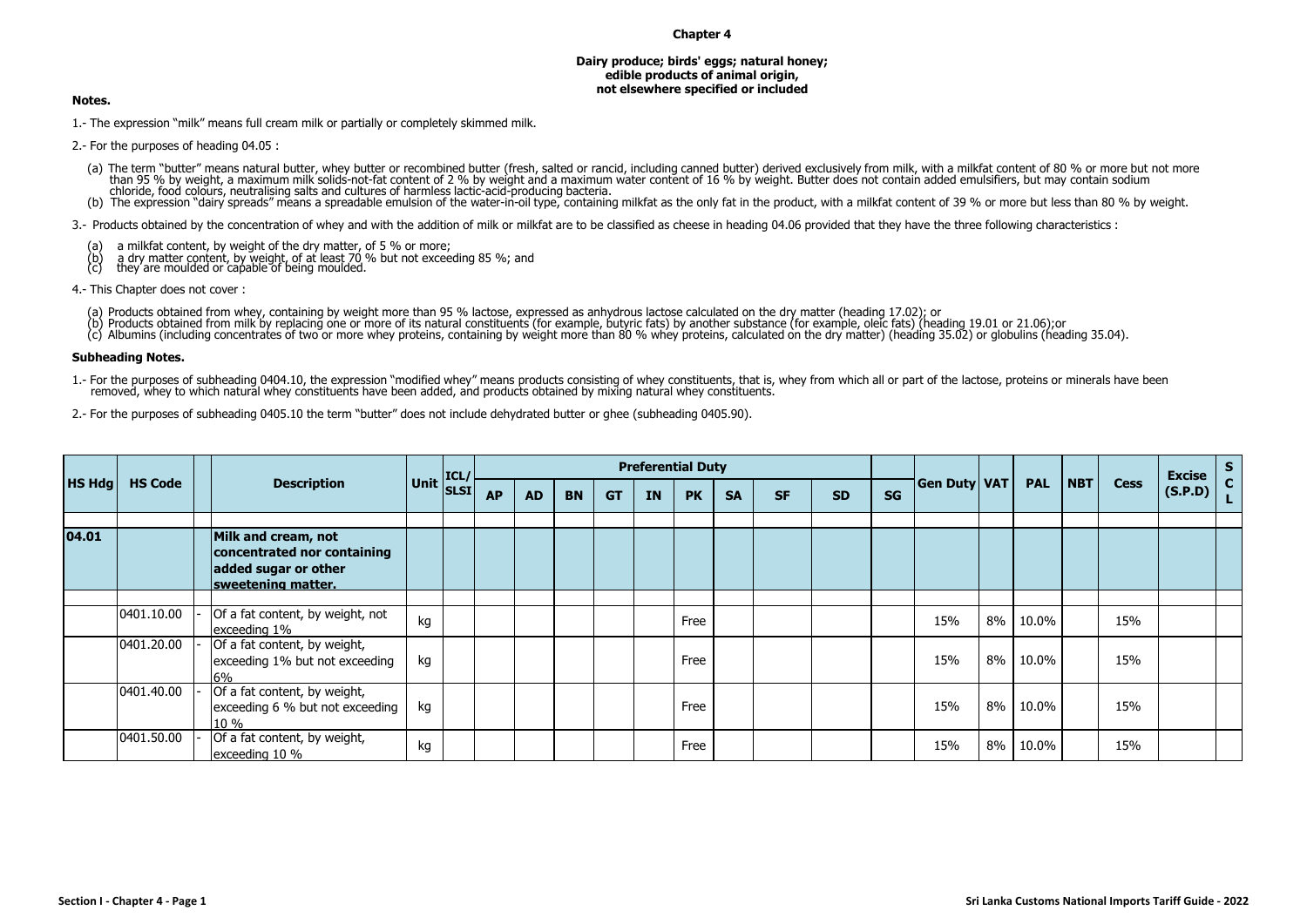|               |                | ICL/                                                                                            | <b>Preferential Duty</b> |                   |           |           |           |           |           |           |           |           |           |    |                      |    |            | <b>Excise</b> |             |         |                                            |
|---------------|----------------|-------------------------------------------------------------------------------------------------|--------------------------|-------------------|-----------|-----------|-----------|-----------|-----------|-----------|-----------|-----------|-----------|----|----------------------|----|------------|---------------|-------------|---------|--------------------------------------------|
| <b>HS Hdg</b> | <b>HS Code</b> | <b>Description</b>                                                                              | <b>Unit</b>              | <b>SLSI</b>       | <b>AP</b> | <b>AD</b> | <b>BN</b> | <b>GT</b> | <b>IN</b> | <b>PK</b> | <b>SA</b> | <b>SF</b> | <b>SD</b> | SG | <b>Gen Duty VAT</b>  |    | <b>PAL</b> | <b>NBT</b>    | <b>Cess</b> | (S.P.D) | $\begin{array}{c} S \\ C \\ L \end{array}$ |
|               |                |                                                                                                 |                          |                   |           |           |           |           |           |           |           |           |           |    |                      |    |            |               |             |         |                                            |
| 04.02         |                | Milk and cream, concentrated<br>or containing added sugar or<br>other sweetening matter $(+)$ . |                          |                   |           |           |           |           |           |           |           |           |           |    |                      |    |            |               |             |         |                                            |
|               |                |                                                                                                 |                          |                   |           |           |           |           |           |           |           |           |           |    |                      |    |            |               |             |         |                                            |
|               | 0402.10.00     | In powder, granules or other solid<br>forms, of a fat content, by weight,<br>not exceeding 1.5% | kg                       |                   |           |           |           |           |           |           |           |           |           |    | 20% or<br>$Rs.225/=$ | 8% | Ex         |               |             |         |                                            |
|               |                | Full Cream Milk Powder, Low Fat<br>Milk Powder, Non-Fat<br>(Skimmed) Milk Powder                | kg                       | S                 |           |           |           |           |           |           |           |           |           |    | per kg               |    |            |               |             |         |                                            |
|               |                | In powder, granules or other solid<br>forms, of a fat content, by weight,<br>exceeding 1.5% :   |                          |                   |           |           |           |           |           |           |           |           |           |    |                      |    |            |               |             |         |                                            |
|               | 0402.21.00     | Not containing added sugar or<br>other sweetening matter                                        | kg                       |                   |           |           |           |           |           |           |           |           |           |    | 20% or<br>$Rs.225/=$ | 8% | Ex         |               |             |         |                                            |
|               |                | Full Cream Milk Powder, Low Fat<br>Milk Powder, Non-Fat<br>(Skimmed) Milk Powder                | kg                       | S                 |           |           |           |           |           |           |           |           |           |    | per kg               |    |            |               |             |         |                                            |
|               | 0402.29.00     | Other                                                                                           | kg                       |                   |           |           |           |           |           |           |           |           |           |    | 20% or<br>$Rs.225/=$ | 8% | Ex         |               |             |         |                                            |
|               |                | Full Cream Milk Powder, Low Fat<br>Milk Powder, Non-Fat<br>(Skimmed) Milk Powder                | kg                       | S                 |           |           |           |           |           |           |           |           |           |    | per kg               |    |            |               |             |         |                                            |
|               | 0402.91.00     | Other:<br>Not containing added sugar or                                                         |                          |                   |           |           |           |           |           |           |           |           |           |    |                      |    |            |               |             |         |                                            |
|               |                | other sweetening matter                                                                         | kg                       |                   |           |           |           |           |           | Free      |           |           |           |    | 10%                  | 8% | 10.0%      |               |             |         |                                            |
|               | 0402.99        | Other:                                                                                          |                          |                   |           |           |           |           |           |           |           |           |           |    |                      |    |            |               |             |         |                                            |
|               | 0402.99.10     | Sweetened condensed milk<br><b>Condensed Milk</b>                                               | ka<br>kg                 | <b>TS</b><br>TS/S |           |           |           |           |           |           |           |           |           |    | 15%                  | 8% | 10.0%      |               | 15%         |         |                                            |
|               | 0402.99.90     | Other                                                                                           | kg                       |                   |           |           |           |           |           |           |           |           |           |    |                      |    |            |               |             |         |                                            |
|               |                | <b>Condensed Milk</b>                                                                           | kg                       | L, S              |           |           |           |           |           |           |           |           |           |    | 10%                  | 8% | 10.0%      |               | 5%          |         |                                            |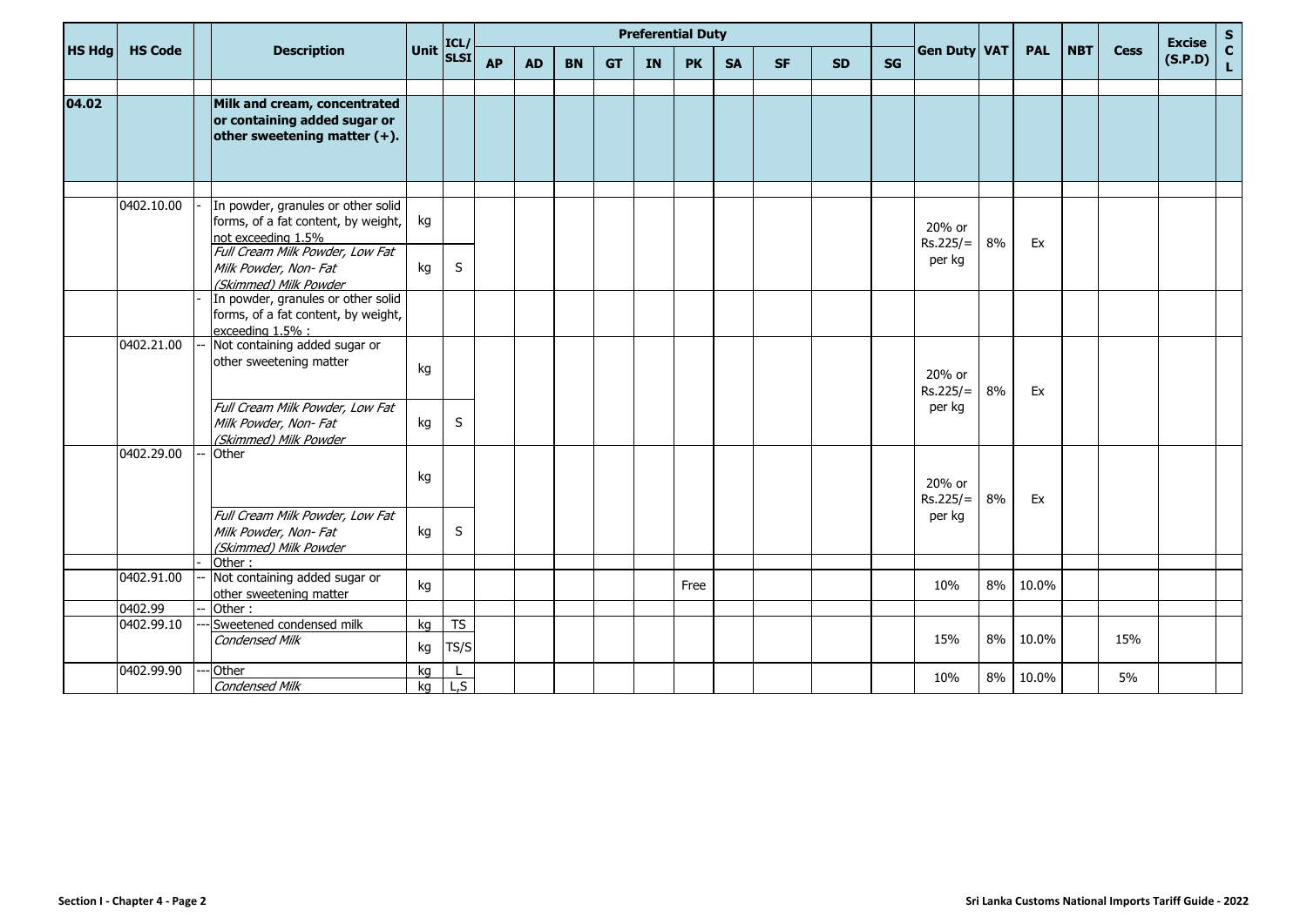|               |                |                                                                                                                                                                                                                                                                             |             | ICL/        |           |           |           |           | <b>Preferential Duty</b> |           |           |           |           |           |                                |    |            | <b>Excise</b> | $\frac{{\sf s}}{{\sf c}}$      |         |              |
|---------------|----------------|-----------------------------------------------------------------------------------------------------------------------------------------------------------------------------------------------------------------------------------------------------------------------------|-------------|-------------|-----------|-----------|-----------|-----------|--------------------------|-----------|-----------|-----------|-----------|-----------|--------------------------------|----|------------|---------------|--------------------------------|---------|--------------|
| <b>HS Hdg</b> | <b>HS Code</b> | <b>Description</b>                                                                                                                                                                                                                                                          | <b>Unit</b> | <b>SLSI</b> | <b>AP</b> | <b>AD</b> | <b>BN</b> | <b>GT</b> | <b>IN</b>                | <b>PK</b> | <b>SA</b> | <b>SF</b> | <b>SD</b> | <b>SG</b> | <b>Gen Duty VAT</b>            |    | <b>PAL</b> | <b>NBT</b>    | <b>Cess</b>                    | (S.P.D) | $\mathbf{L}$ |
| 04.03         |                | Buttermilk, curdled milk and<br>cream, yogurt, kephir and<br>other fermented or acidified<br>milk and cream, whether or<br>not concentrated or<br>containing added sugar or<br>other sweetening matter or<br>flavoured or containing added<br>fruit, nuts or cocoa.         |             |             |           |           |           |           |                          |           |           |           |           |           |                                |    |            |               |                                |         |              |
|               | 0403.10.00     | Yogurt                                                                                                                                                                                                                                                                      | kg          | L           |           |           |           |           |                          |           |           |           |           |           | 15% or<br>$Rs.275/=$<br>per kg | 8% | 10.0%      |               | 15% or<br>$Rs.275/=$<br>per kg |         | $\ast$       |
|               | 0403.90.00     | Other                                                                                                                                                                                                                                                                       | kg          | L.          |           |           |           |           |                          |           |           |           |           |           | 15% or<br>$Rs.275/=$<br>per kg | 8% | 10.0%      |               | 15% or<br>$Rs.275/=$<br>per kg |         | $\ast$       |
| 04.04         |                | Whey, whether or not<br>concentrated or containing<br>added sugar or other<br>sweetening matter; products<br>consisting of natural milk<br>constituents, whether or not<br>containing added sugar or<br>other sweetening matter, not<br>elsewhere specified or<br>included. |             |             |           |           |           |           |                          |           |           |           |           |           |                                |    |            |               |                                |         |              |
|               | 0404.10.00     | Whey and modified whey,<br>whether or not concentrated or<br>containing added sugar or other<br>sweetening matter                                                                                                                                                           | kg          |             |           |           |           |           |                          | Free      |           |           |           |           | 10%                            | 8% | 10.0%      |               | 35% or<br>$Rs.110/=$<br>per ka |         |              |
|               | 0404.90.00     | Other                                                                                                                                                                                                                                                                       | kg          |             |           |           |           |           |                          |           |           |           |           |           | 15% or<br>$Rs.132/=$<br>per kg | 8% | 10.0%      |               | 45% or<br>$Rs.450/=$<br>per ka |         |              |
| 04.05         |                | <b>Butter and other fats and oils</b><br>derived from milk; dairy<br>spreads.                                                                                                                                                                                               |             |             |           |           |           |           |                          |           |           |           |           |           |                                |    |            |               |                                |         |              |
|               | 0405.10.00     | <b>Butter</b>                                                                                                                                                                                                                                                               | kg          | L,S         |           |           |           |           |                          | Free      |           |           |           |           | 15% or<br>$Rs.275/=$<br>per kg | 8% | 10.0%      |               | 15% or<br>$Rs.275/=$<br>per kg |         | $\ast$       |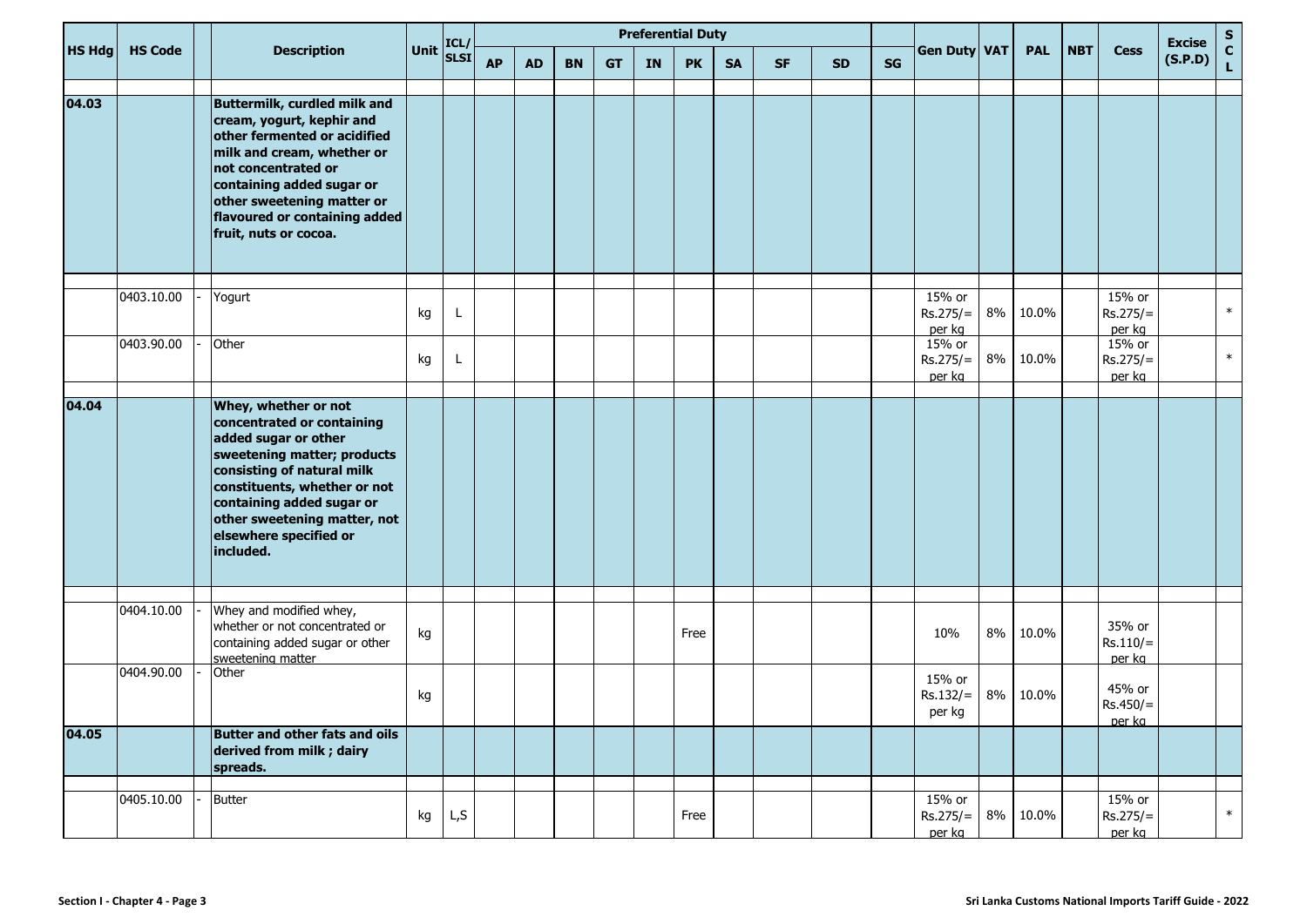| $\mathbf{C}$<br>Unit<br><b>Gen Duty VAT</b><br><b>HS Hdg</b><br><b>HS Code</b><br><b>Description</b><br><b>PAL</b><br><b>NBT</b><br><b>Cess</b><br><b>SLSI</b><br>(S.P.D)<br><b>AP</b><br><b>PK</b><br><b>SF</b><br><b>SG</b><br><b>BN</b><br><b>GT</b><br><b>IN</b><br><b>SA</b><br><b>SD</b><br><b>AD</b><br>$\mathbf{L}$<br>0405.20.00<br>15% or<br>Dairy spreads<br>15% or<br>$\ast$<br>$\sf S$<br>8%<br>10.0%<br>kg<br>Free<br>$Rs.275/=$<br>$Rs.275/=$<br>per kg<br>per kg<br>0405.90.00<br>15% or<br>15% or<br>Other<br>$\ast$<br>$8\%$<br>10.0%<br>kg<br>$Rs.250/=$<br>$Rs.250/=$<br>per kg<br>per kg<br>04.06<br>Cheese and curd $(+)$ .<br>15% or<br>30% or<br>0406.10.00<br>Fresh (unripened or uncured)<br>8%<br>Free<br>10.0%<br>cheese, including whey cheese,<br>kg<br>$Rs.250/=$<br>$Rs.300/=$<br>and curd<br>per kg<br>per kg<br>Grated or powdered cheese, of all<br>0406.20.00<br>30% or<br>kinds<br>$\ast$<br>5%<br>4.5%<br>8%<br>10.0%<br>kg<br>15%<br>L<br>Free<br>$Rs.300/=$<br>per ka<br>0406.30.00<br>Processed cheese, not grated or<br>5% or<br>5% or<br>15% or<br>powdered<br>45% or<br>$Rs.44/=$<br>$Rs.250/=$<br>8%<br>10.0%<br>Free<br>$Rs.44/=$<br>kg<br>L<br>$Rs.450/=$<br>per kg<br>per kg<br>per kg<br>per ka<br>Blue-veined cheese and other<br>0406.40.00<br>5% or<br>5% or<br>15% or<br>cheese containing veins produced<br>30% or<br>8%<br>$Rs.44/=$<br>$Rs.250/=$<br>kg<br>$Rs.44/=$<br>10.0%<br>Free<br>by Penicillium roqueforti<br>$Rs.300/=$<br>per kg<br>per kg<br>per kg<br>per ka<br>0406.90.00<br>Other cheese<br>15% or<br>45% or<br>$Rs.250/=$<br>8%<br>10.0%<br>Free<br>kg<br>L<br>$Rs.450/=$<br>per kg<br>per ka<br>Birds' eggs, in shell, fresh,<br>04.07<br>preserved or cooked.<br>Fertilised eggs for incubation :<br>0407.11.00<br>Of fowls of the species Gallus<br>$Rs.110/=$<br>8%<br>10.0%<br>kg<br>Free<br>per kg<br>domesticus<br>0407.19.00<br>$Rs.110/=$<br>Other<br>8%<br>10.0%<br>kg<br>Free<br>per kg<br>10.0%<br>8%<br>Other fresh eggs :<br>Of fowls of the species Gallus<br>0407.21.00<br>$Rs.110/=$<br>8%<br>10.0%<br>kg<br>Free<br>domesticus<br>per kg<br>0407.29.00<br>Other<br>$Rs.110/=$<br>8%<br>10.0%<br>kg<br>Free<br>per kg<br>0407.90.00<br>15% or<br>15% or<br>Others<br>8%<br>10.0%<br>kg<br>Free<br>$Rs.55/=$<br>$Rs.55/=$ |  |  | ICL/ |  |  | <b>Preferential Duty</b> |  |  |  |        | <b>Excise</b> | $\mathbf S$ |  |  |
|------------------------------------------------------------------------------------------------------------------------------------------------------------------------------------------------------------------------------------------------------------------------------------------------------------------------------------------------------------------------------------------------------------------------------------------------------------------------------------------------------------------------------------------------------------------------------------------------------------------------------------------------------------------------------------------------------------------------------------------------------------------------------------------------------------------------------------------------------------------------------------------------------------------------------------------------------------------------------------------------------------------------------------------------------------------------------------------------------------------------------------------------------------------------------------------------------------------------------------------------------------------------------------------------------------------------------------------------------------------------------------------------------------------------------------------------------------------------------------------------------------------------------------------------------------------------------------------------------------------------------------------------------------------------------------------------------------------------------------------------------------------------------------------------------------------------------------------------------------------------------------------------------------------------------------------------------------------------------------------------------------------------------------------------------------------------------------------------------------------------------------------------------------------------------------------------------------------------------------------------------------------------------------------------------------------|--|--|------|--|--|--------------------------|--|--|--|--------|---------------|-------------|--|--|
|                                                                                                                                                                                                                                                                                                                                                                                                                                                                                                                                                                                                                                                                                                                                                                                                                                                                                                                                                                                                                                                                                                                                                                                                                                                                                                                                                                                                                                                                                                                                                                                                                                                                                                                                                                                                                                                                                                                                                                                                                                                                                                                                                                                                                                                                                                                  |  |  |      |  |  |                          |  |  |  |        |               |             |  |  |
|                                                                                                                                                                                                                                                                                                                                                                                                                                                                                                                                                                                                                                                                                                                                                                                                                                                                                                                                                                                                                                                                                                                                                                                                                                                                                                                                                                                                                                                                                                                                                                                                                                                                                                                                                                                                                                                                                                                                                                                                                                                                                                                                                                                                                                                                                                                  |  |  |      |  |  |                          |  |  |  |        |               |             |  |  |
|                                                                                                                                                                                                                                                                                                                                                                                                                                                                                                                                                                                                                                                                                                                                                                                                                                                                                                                                                                                                                                                                                                                                                                                                                                                                                                                                                                                                                                                                                                                                                                                                                                                                                                                                                                                                                                                                                                                                                                                                                                                                                                                                                                                                                                                                                                                  |  |  |      |  |  |                          |  |  |  |        |               |             |  |  |
|                                                                                                                                                                                                                                                                                                                                                                                                                                                                                                                                                                                                                                                                                                                                                                                                                                                                                                                                                                                                                                                                                                                                                                                                                                                                                                                                                                                                                                                                                                                                                                                                                                                                                                                                                                                                                                                                                                                                                                                                                                                                                                                                                                                                                                                                                                                  |  |  |      |  |  |                          |  |  |  |        |               |             |  |  |
|                                                                                                                                                                                                                                                                                                                                                                                                                                                                                                                                                                                                                                                                                                                                                                                                                                                                                                                                                                                                                                                                                                                                                                                                                                                                                                                                                                                                                                                                                                                                                                                                                                                                                                                                                                                                                                                                                                                                                                                                                                                                                                                                                                                                                                                                                                                  |  |  |      |  |  |                          |  |  |  |        |               |             |  |  |
|                                                                                                                                                                                                                                                                                                                                                                                                                                                                                                                                                                                                                                                                                                                                                                                                                                                                                                                                                                                                                                                                                                                                                                                                                                                                                                                                                                                                                                                                                                                                                                                                                                                                                                                                                                                                                                                                                                                                                                                                                                                                                                                                                                                                                                                                                                                  |  |  |      |  |  |                          |  |  |  |        |               |             |  |  |
|                                                                                                                                                                                                                                                                                                                                                                                                                                                                                                                                                                                                                                                                                                                                                                                                                                                                                                                                                                                                                                                                                                                                                                                                                                                                                                                                                                                                                                                                                                                                                                                                                                                                                                                                                                                                                                                                                                                                                                                                                                                                                                                                                                                                                                                                                                                  |  |  |      |  |  |                          |  |  |  |        |               |             |  |  |
|                                                                                                                                                                                                                                                                                                                                                                                                                                                                                                                                                                                                                                                                                                                                                                                                                                                                                                                                                                                                                                                                                                                                                                                                                                                                                                                                                                                                                                                                                                                                                                                                                                                                                                                                                                                                                                                                                                                                                                                                                                                                                                                                                                                                                                                                                                                  |  |  |      |  |  |                          |  |  |  |        |               |             |  |  |
|                                                                                                                                                                                                                                                                                                                                                                                                                                                                                                                                                                                                                                                                                                                                                                                                                                                                                                                                                                                                                                                                                                                                                                                                                                                                                                                                                                                                                                                                                                                                                                                                                                                                                                                                                                                                                                                                                                                                                                                                                                                                                                                                                                                                                                                                                                                  |  |  |      |  |  |                          |  |  |  |        |               |             |  |  |
|                                                                                                                                                                                                                                                                                                                                                                                                                                                                                                                                                                                                                                                                                                                                                                                                                                                                                                                                                                                                                                                                                                                                                                                                                                                                                                                                                                                                                                                                                                                                                                                                                                                                                                                                                                                                                                                                                                                                                                                                                                                                                                                                                                                                                                                                                                                  |  |  |      |  |  |                          |  |  |  |        |               |             |  |  |
|                                                                                                                                                                                                                                                                                                                                                                                                                                                                                                                                                                                                                                                                                                                                                                                                                                                                                                                                                                                                                                                                                                                                                                                                                                                                                                                                                                                                                                                                                                                                                                                                                                                                                                                                                                                                                                                                                                                                                                                                                                                                                                                                                                                                                                                                                                                  |  |  |      |  |  |                          |  |  |  |        |               |             |  |  |
|                                                                                                                                                                                                                                                                                                                                                                                                                                                                                                                                                                                                                                                                                                                                                                                                                                                                                                                                                                                                                                                                                                                                                                                                                                                                                                                                                                                                                                                                                                                                                                                                                                                                                                                                                                                                                                                                                                                                                                                                                                                                                                                                                                                                                                                                                                                  |  |  |      |  |  |                          |  |  |  |        |               |             |  |  |
|                                                                                                                                                                                                                                                                                                                                                                                                                                                                                                                                                                                                                                                                                                                                                                                                                                                                                                                                                                                                                                                                                                                                                                                                                                                                                                                                                                                                                                                                                                                                                                                                                                                                                                                                                                                                                                                                                                                                                                                                                                                                                                                                                                                                                                                                                                                  |  |  |      |  |  |                          |  |  |  |        |               |             |  |  |
|                                                                                                                                                                                                                                                                                                                                                                                                                                                                                                                                                                                                                                                                                                                                                                                                                                                                                                                                                                                                                                                                                                                                                                                                                                                                                                                                                                                                                                                                                                                                                                                                                                                                                                                                                                                                                                                                                                                                                                                                                                                                                                                                                                                                                                                                                                                  |  |  |      |  |  |                          |  |  |  |        |               |             |  |  |
|                                                                                                                                                                                                                                                                                                                                                                                                                                                                                                                                                                                                                                                                                                                                                                                                                                                                                                                                                                                                                                                                                                                                                                                                                                                                                                                                                                                                                                                                                                                                                                                                                                                                                                                                                                                                                                                                                                                                                                                                                                                                                                                                                                                                                                                                                                                  |  |  |      |  |  |                          |  |  |  |        |               |             |  |  |
|                                                                                                                                                                                                                                                                                                                                                                                                                                                                                                                                                                                                                                                                                                                                                                                                                                                                                                                                                                                                                                                                                                                                                                                                                                                                                                                                                                                                                                                                                                                                                                                                                                                                                                                                                                                                                                                                                                                                                                                                                                                                                                                                                                                                                                                                                                                  |  |  |      |  |  |                          |  |  |  |        |               |             |  |  |
|                                                                                                                                                                                                                                                                                                                                                                                                                                                                                                                                                                                                                                                                                                                                                                                                                                                                                                                                                                                                                                                                                                                                                                                                                                                                                                                                                                                                                                                                                                                                                                                                                                                                                                                                                                                                                                                                                                                                                                                                                                                                                                                                                                                                                                                                                                                  |  |  |      |  |  |                          |  |  |  |        |               |             |  |  |
|                                                                                                                                                                                                                                                                                                                                                                                                                                                                                                                                                                                                                                                                                                                                                                                                                                                                                                                                                                                                                                                                                                                                                                                                                                                                                                                                                                                                                                                                                                                                                                                                                                                                                                                                                                                                                                                                                                                                                                                                                                                                                                                                                                                                                                                                                                                  |  |  |      |  |  |                          |  |  |  |        |               |             |  |  |
|                                                                                                                                                                                                                                                                                                                                                                                                                                                                                                                                                                                                                                                                                                                                                                                                                                                                                                                                                                                                                                                                                                                                                                                                                                                                                                                                                                                                                                                                                                                                                                                                                                                                                                                                                                                                                                                                                                                                                                                                                                                                                                                                                                                                                                                                                                                  |  |  |      |  |  |                          |  |  |  |        |               |             |  |  |
|                                                                                                                                                                                                                                                                                                                                                                                                                                                                                                                                                                                                                                                                                                                                                                                                                                                                                                                                                                                                                                                                                                                                                                                                                                                                                                                                                                                                                                                                                                                                                                                                                                                                                                                                                                                                                                                                                                                                                                                                                                                                                                                                                                                                                                                                                                                  |  |  |      |  |  |                          |  |  |  |        |               |             |  |  |
|                                                                                                                                                                                                                                                                                                                                                                                                                                                                                                                                                                                                                                                                                                                                                                                                                                                                                                                                                                                                                                                                                                                                                                                                                                                                                                                                                                                                                                                                                                                                                                                                                                                                                                                                                                                                                                                                                                                                                                                                                                                                                                                                                                                                                                                                                                                  |  |  |      |  |  |                          |  |  |  |        |               |             |  |  |
|                                                                                                                                                                                                                                                                                                                                                                                                                                                                                                                                                                                                                                                                                                                                                                                                                                                                                                                                                                                                                                                                                                                                                                                                                                                                                                                                                                                                                                                                                                                                                                                                                                                                                                                                                                                                                                                                                                                                                                                                                                                                                                                                                                                                                                                                                                                  |  |  |      |  |  |                          |  |  |  |        |               |             |  |  |
|                                                                                                                                                                                                                                                                                                                                                                                                                                                                                                                                                                                                                                                                                                                                                                                                                                                                                                                                                                                                                                                                                                                                                                                                                                                                                                                                                                                                                                                                                                                                                                                                                                                                                                                                                                                                                                                                                                                                                                                                                                                                                                                                                                                                                                                                                                                  |  |  |      |  |  |                          |  |  |  |        |               |             |  |  |
|                                                                                                                                                                                                                                                                                                                                                                                                                                                                                                                                                                                                                                                                                                                                                                                                                                                                                                                                                                                                                                                                                                                                                                                                                                                                                                                                                                                                                                                                                                                                                                                                                                                                                                                                                                                                                                                                                                                                                                                                                                                                                                                                                                                                                                                                                                                  |  |  |      |  |  |                          |  |  |  |        |               |             |  |  |
|                                                                                                                                                                                                                                                                                                                                                                                                                                                                                                                                                                                                                                                                                                                                                                                                                                                                                                                                                                                                                                                                                                                                                                                                                                                                                                                                                                                                                                                                                                                                                                                                                                                                                                                                                                                                                                                                                                                                                                                                                                                                                                                                                                                                                                                                                                                  |  |  |      |  |  |                          |  |  |  |        |               |             |  |  |
|                                                                                                                                                                                                                                                                                                                                                                                                                                                                                                                                                                                                                                                                                                                                                                                                                                                                                                                                                                                                                                                                                                                                                                                                                                                                                                                                                                                                                                                                                                                                                                                                                                                                                                                                                                                                                                                                                                                                                                                                                                                                                                                                                                                                                                                                                                                  |  |  |      |  |  |                          |  |  |  |        |               |             |  |  |
|                                                                                                                                                                                                                                                                                                                                                                                                                                                                                                                                                                                                                                                                                                                                                                                                                                                                                                                                                                                                                                                                                                                                                                                                                                                                                                                                                                                                                                                                                                                                                                                                                                                                                                                                                                                                                                                                                                                                                                                                                                                                                                                                                                                                                                                                                                                  |  |  |      |  |  |                          |  |  |  |        |               |             |  |  |
|                                                                                                                                                                                                                                                                                                                                                                                                                                                                                                                                                                                                                                                                                                                                                                                                                                                                                                                                                                                                                                                                                                                                                                                                                                                                                                                                                                                                                                                                                                                                                                                                                                                                                                                                                                                                                                                                                                                                                                                                                                                                                                                                                                                                                                                                                                                  |  |  |      |  |  |                          |  |  |  |        |               |             |  |  |
|                                                                                                                                                                                                                                                                                                                                                                                                                                                                                                                                                                                                                                                                                                                                                                                                                                                                                                                                                                                                                                                                                                                                                                                                                                                                                                                                                                                                                                                                                                                                                                                                                                                                                                                                                                                                                                                                                                                                                                                                                                                                                                                                                                                                                                                                                                                  |  |  |      |  |  |                          |  |  |  |        |               |             |  |  |
|                                                                                                                                                                                                                                                                                                                                                                                                                                                                                                                                                                                                                                                                                                                                                                                                                                                                                                                                                                                                                                                                                                                                                                                                                                                                                                                                                                                                                                                                                                                                                                                                                                                                                                                                                                                                                                                                                                                                                                                                                                                                                                                                                                                                                                                                                                                  |  |  |      |  |  |                          |  |  |  |        |               |             |  |  |
|                                                                                                                                                                                                                                                                                                                                                                                                                                                                                                                                                                                                                                                                                                                                                                                                                                                                                                                                                                                                                                                                                                                                                                                                                                                                                                                                                                                                                                                                                                                                                                                                                                                                                                                                                                                                                                                                                                                                                                                                                                                                                                                                                                                                                                                                                                                  |  |  |      |  |  |                          |  |  |  |        |               |             |  |  |
|                                                                                                                                                                                                                                                                                                                                                                                                                                                                                                                                                                                                                                                                                                                                                                                                                                                                                                                                                                                                                                                                                                                                                                                                                                                                                                                                                                                                                                                                                                                                                                                                                                                                                                                                                                                                                                                                                                                                                                                                                                                                                                                                                                                                                                                                                                                  |  |  |      |  |  |                          |  |  |  |        |               |             |  |  |
|                                                                                                                                                                                                                                                                                                                                                                                                                                                                                                                                                                                                                                                                                                                                                                                                                                                                                                                                                                                                                                                                                                                                                                                                                                                                                                                                                                                                                                                                                                                                                                                                                                                                                                                                                                                                                                                                                                                                                                                                                                                                                                                                                                                                                                                                                                                  |  |  |      |  |  |                          |  |  |  |        |               |             |  |  |
|                                                                                                                                                                                                                                                                                                                                                                                                                                                                                                                                                                                                                                                                                                                                                                                                                                                                                                                                                                                                                                                                                                                                                                                                                                                                                                                                                                                                                                                                                                                                                                                                                                                                                                                                                                                                                                                                                                                                                                                                                                                                                                                                                                                                                                                                                                                  |  |  |      |  |  |                          |  |  |  |        |               |             |  |  |
|                                                                                                                                                                                                                                                                                                                                                                                                                                                                                                                                                                                                                                                                                                                                                                                                                                                                                                                                                                                                                                                                                                                                                                                                                                                                                                                                                                                                                                                                                                                                                                                                                                                                                                                                                                                                                                                                                                                                                                                                                                                                                                                                                                                                                                                                                                                  |  |  |      |  |  |                          |  |  |  |        |               |             |  |  |
|                                                                                                                                                                                                                                                                                                                                                                                                                                                                                                                                                                                                                                                                                                                                                                                                                                                                                                                                                                                                                                                                                                                                                                                                                                                                                                                                                                                                                                                                                                                                                                                                                                                                                                                                                                                                                                                                                                                                                                                                                                                                                                                                                                                                                                                                                                                  |  |  |      |  |  |                          |  |  |  |        |               |             |  |  |
|                                                                                                                                                                                                                                                                                                                                                                                                                                                                                                                                                                                                                                                                                                                                                                                                                                                                                                                                                                                                                                                                                                                                                                                                                                                                                                                                                                                                                                                                                                                                                                                                                                                                                                                                                                                                                                                                                                                                                                                                                                                                                                                                                                                                                                                                                                                  |  |  |      |  |  |                          |  |  |  |        |               |             |  |  |
|                                                                                                                                                                                                                                                                                                                                                                                                                                                                                                                                                                                                                                                                                                                                                                                                                                                                                                                                                                                                                                                                                                                                                                                                                                                                                                                                                                                                                                                                                                                                                                                                                                                                                                                                                                                                                                                                                                                                                                                                                                                                                                                                                                                                                                                                                                                  |  |  |      |  |  |                          |  |  |  | per kg |               | per kg      |  |  |